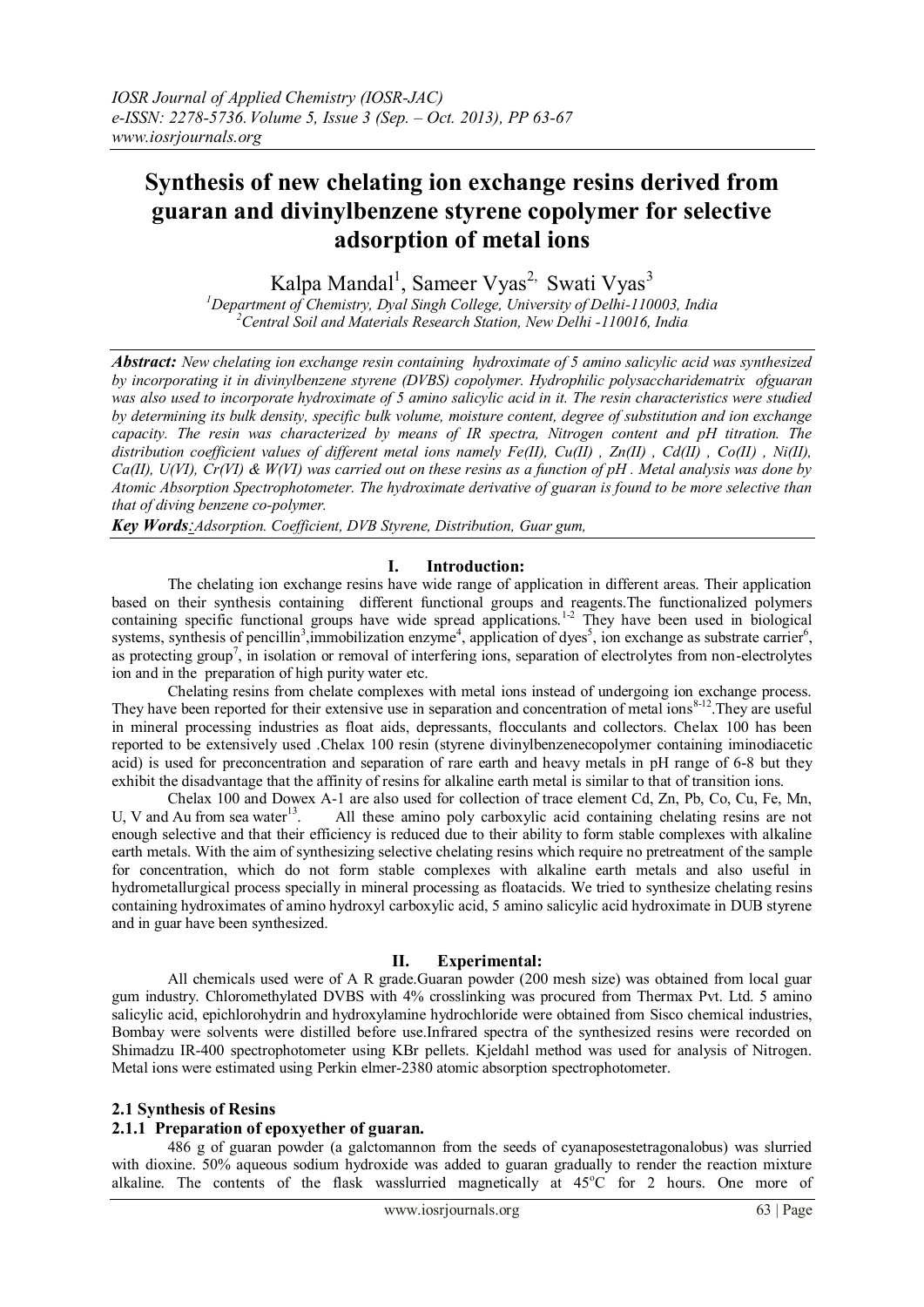epichlorohydrinwas added to the flask with continuous stirring. The pH of reaction mixture was adjusted between 9-10, and stirring continued for another 4 hours at 45<sup>o</sup>C. The compound was filtered on vacuum pump and washing was done with 80% aqueous methanol containing nitric acid. This epoxy ether of guaran was further used for derivatisation (scheme 1)



Synthesis of epoxy ether of Guaran

**Scheme-1**

## **2.1.2 Synthesis of Guaran 5 amino Salicylic acid Hydroximate:**

This was done in three steps

- **(a)** Preparation of methyl ester of 5- Amino salicylic acid: 15.3 g (0.1 mole) of 5 Amino salicylic acid was taken in a 250 ml round bottom flask to the acid excess methanol was added then dry HCL gas was passed till the saturation was complete. The reaction mixture was reflexed for 3 hours on mantle. The methyl ester of 5 Amino salicylic acid was formed.
- **(b)** Synthesis of hydroximate of 5 Amino salicylic acid.:8.35 g (0.05 mole) of methyl ester of 5 Amino salicylic acid and methanolic solution of 3.49 g (0.05 mole) hydroxylamine hydrochloride were stirred on magnetic stirrer for 5 hours in a round bottom flask at  $30^{\circ}$ C. The Ph of reaction mixture was adjusted by sodium methylate to Ph 9.2-9.3. The hydroxamic acid of 5 amino salicylic acid was formed which was filtered obn Buchner funnel and wasned with 80% methanol solution.
- **(c)** Incorporation of hydroxamate of 5 Amino salicylic acid in guar.: 3.36 g (0.02 mole) of hydroxamic acid of 5 Amino salicylic acid was taken in 10 ml methanol and stirred at 45°C for 5 hour. During the process of stirring 4.86 g (0.01 mole) of epoxy ether of guaran was added. The producer formed was filtered and the resin formed was successively treated with 0.1N HCL, 0.1N NaOH and 0.1N HCL. The resin was finally washed with absolute alcohol and dried in vacuum (scheme 2).



#### **Scheme-2**

## **2.1.3 Synthesis of 5 Amino salicylic acid hydroximate in DVB styrene:**

This was also done in three steps:

- (a) Preparation of methyl ester of 5- Amino salicylic acid: same procedure was followed as mentioned in section 1
- (b) Incorporation of ester in DVB styrene. : 5.714 g (0.02 mole) of chloromethylated beads in DVB –styrene were taken and soaked over night in DMF for swelling. The swelled resin was taken in a round bottom flask 16.7 g (0.1 mole) of methyl ester of 5 Amino salicylic acid and dissolved in DMF. This was added to round bottom flask containing beads to the reaction mixture 8.4 g  $(0.1 \text{ mole})$  of sodium bicarbonate was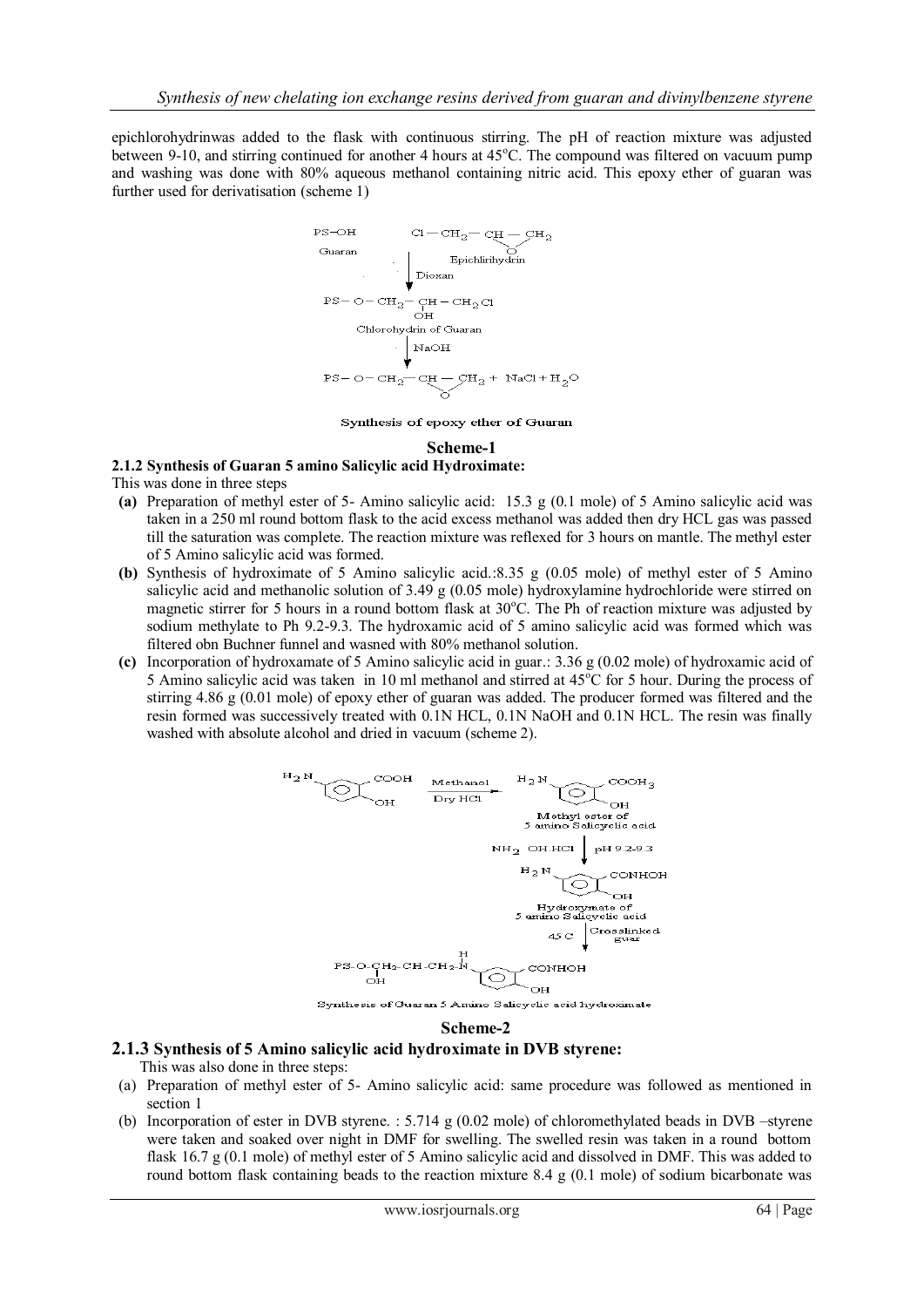added slowly. The reaction mixture was refluxed with water condenser on a water bath at  $70^{\circ}$ C. Few porcelain pieces were added to the reaction mixture to avoid bumping during the reaction the reaction. The reaction mixture was then refluxed for 8 hours. The product was filtered on Buchner funnel and washed with hot distilled water followed by methanol.

(c) Synthesis of hydroximate of 5 Amino salicylic acid: The above filtered product was taken in round bottom flask. To this methanolic solution of 6.9 g (0.1 mole) hydroxyl amino hydrochloride was added. The reaction mixture was then refluxed with water condenser on water bath for 5 hours. To this reaction mixture sodium methylate was added to adjust pH between 9.2-9.3 This was again refluxed for 5 hours. Product formed was filtered on Buchner funnel washing was done with 80% aqueous methanol containing few drops of nitric acid to remove excess alkali. The resin was successively treated with 0.1N HCL, 0.1N NaOH and 0.1N HCL. The final washing was done with methanol and product was dried under vacuum.(Scheme 3)



Synthesis of 5 amino Slicyclic acid hydroximate in DVB - Styrene

#### **Scheme-3**

#### **III. Determination of distribution coefficients:**

The molar distribution coefficients 'Kd' of metals showing pronounced adsorption on chelating resins is Cu(II), Fe(II), Zn(II), Co(II), Cd(II), Ni(II), Ca(II), Cr(VI), W(VI), U (VI) were determined by batch method. Weighed amount of resin (1 g) in hydrogen form were placed in glass stopped conical flasks containing 1 ml of 1000 ppm metal ion solution and a known volume (40 ml) of (0.2 m) sodium acetate-acetic acid buffer of varying pH (4-7). The contents were stirred magnetically for 10 hrs at  $25^{\circ}$ C. The two phases after equilibrium were separated by filtration and an aliquot of filtration was analyzed for metal concerned by atomic absorption spectrophotometer.

The calibration curves for different metals were plotted by analyzing a series of standard solutions of metal ions. The unknown concentration was determined from these curves. The distribution coefficient value 'Kd' was completed using the formula.

> $Kd = -$ Amount of metal in resin / g of dry resin

> > Amount of metal in solution / mL of solution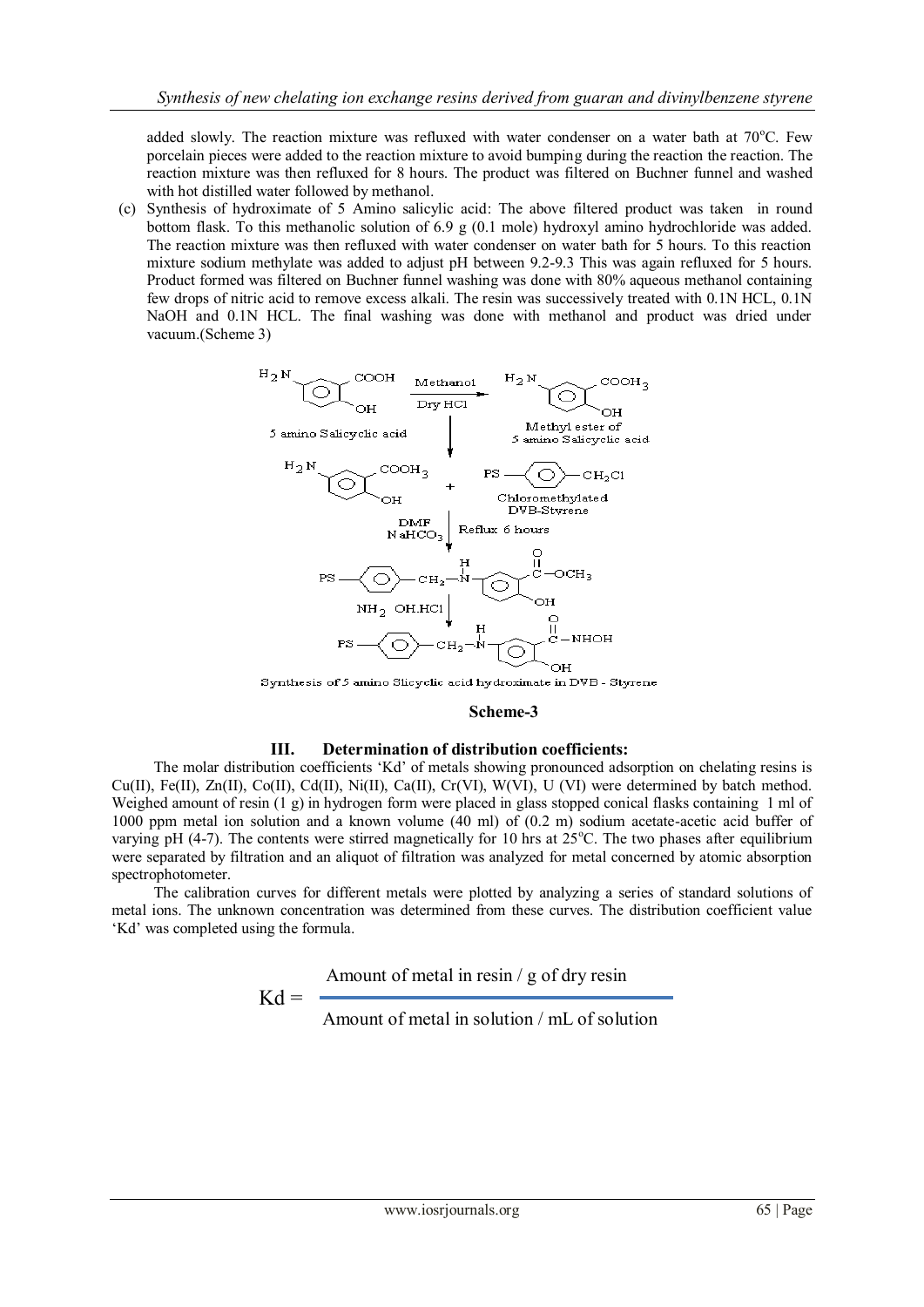## **Table 1:**

## **Resin characteristics:**

| Resin    | Moisture<br>Content (%) | <b>Bulk Density</b><br>g/cm | <b>Bulk</b><br><b>Specific</b><br>Volume $cm^3/g$ | Nitrogen<br>Content<br>(%) |
|----------|-------------------------|-----------------------------|---------------------------------------------------|----------------------------|
| ASAH-G   | 16.54                   | 0.714                       | . 40                                              | . 44                       |
| ASAH-DVB | 8.33                    | 0.641                       | . . 56                                            | 1.63                       |

#### **Table 2:**

# **Kd value of different metal ions on G-ASAH**

| pH   | Fe(II) | Cu(II) | $\mathbf{Zn}(\mathbf{II})$ | Cd(II) | Co(II) | Ni(II) | U(VI)                    | Cr(II) | W(VI) |
|------|--------|--------|----------------------------|--------|--------|--------|--------------------------|--------|-------|
|      | 657    | 207    | 1686                       | 598    |        | 194    | 207                      | 1962   | 889   |
| 4.64 | 850    | 269    | 1734                       | 613    | ۰      | 230    | 306                      | 2326   | 1483  |
|      | 1000   | 471    | 1792                       | 624    | 146    | 301    | 366                      | 3270   | 2553  |
| 5.5  | 3555   | 841    | 1761                       | 634    | 556    | 341    | 666                      | 2158   | 4455  |
| 6    | 9741   | 225    | 1757                       | 700    | 385    | 426    | 841                      | 1792   | 6832  |
| 6.5  | 899    | 150    | 1742                       | 748    | 139    | 279    | 254                      |        | 3266  |
|      |        | ٠      |                            | 691    | ۰      | ۰      | $\overline{\phantom{a}}$ |        |       |

**Table 3:**

**Kd values of different metal ions on ASAH-DVBS**

| pH             | Fe(II) | Cu(II) | $\mathbf{Zn}(\mathbf{II})$ | Cd(II) | Co(II)                   | Ni(II) | U(VI) | Cr(II) | W(VI) |
|----------------|--------|--------|----------------------------|--------|--------------------------|--------|-------|--------|-------|
| $\overline{4}$ | 1186   | 351    | 1706                       | 596    | $\overline{\phantom{a}}$ | 222    | 231   | 2064   | 1025  |
| 4.64           | 1788   | 740    | 1786                       | 665    | $-$                      | 279    | 333   | 2353   | 1891  |
| 5              | 3662   | 910    | 1824                       | 681    | 363                      | 345    | 648   | 3402   | 2974  |
| 5.5            | 8385   | 1405   | 1778                       | 692    | 728                      | 443    | 766   | 2173   | 6220  |
| 6              | 5911   | 648    | 1758                       | 716    | 388                      | 540    | 910   | 1792   | 6837  |
| 6.5            | 4722   | 498    | 1562                       | 766    | 181                      | 363    | 549   | $- -$  | 23247 |

## **IV. Result And Discussion**

In the IR spectra of guaran 5 amino acid hydroximate resin, a band was observed at  $3400 \text{ cm}^{-1}$  which was assigned to N-H mode while another broad band at 3000-2800 cm<sup>-1</sup> was ascribed to O-H. The C=O stretch vibration of hydroxamic acid appeared at 1670 cm<sup>-1</sup>. The C-O peak of carboxylic acid near 1580 and C=O band of ester near 1725 cm-1 disappeared in spectra ofdihydroxamic acid derivative.

The moisture content, bulk density, specific bulk volume and N content of G ASAH and ASAH BVB are in table 1 & 2.

## **V. Conclusion**

# **Sorption studies of various metal ions by the resins**

The molar distribution studies of various metal ions viz. Fe(II), Cu(II), Zn(II), Cd(II), Co(II), Ni(II), Ur(VI), Cr(VI) &W(VI) with the newly synthesized resins G-ASAH and ASAH-DVBS are given in table 2  $\&$ 3 respectively. The data indicate that the values of distribution coefficientfirst increases, attains a maxima and then finally decreases with increasing pH.

In case of guaran 5-amino salicylic acid hydroximate, the resin shows maximum adsorption at pH 5 for Zn(II)& Cr(VI) ions . Fe(II), Ni(II), U(VI) and W (VI) show maximum adsorption at pH 6. Cu (II) and Co (II) show maximum adsorption at pH 5.5 while Cd (II) adsorbs maximum at pH 6.5. At the pH of maximum adsorption the selectivity order of various metal ions on this resin are as follows:

Fe (II)> W (II)> Cr (VI)> Zn (II)> U (VI)> Cu (II)> Cd (II)> Co (II)> Ni (II)

9741 6832 3270 1792 841 840 748 556 426 The data suggests that the resin shows good efficiency for Fe (II). The Kd value is over ten times the value for metals like Cu (II), Cd (II), Co (II) and Ni (II). So this resin can easily be used for the separation of Fe

from Ni at pH 6, W (VI) from U (VI)also pH 6. With the resin 5-amino salicylic acid hydroximate DVB styrene,